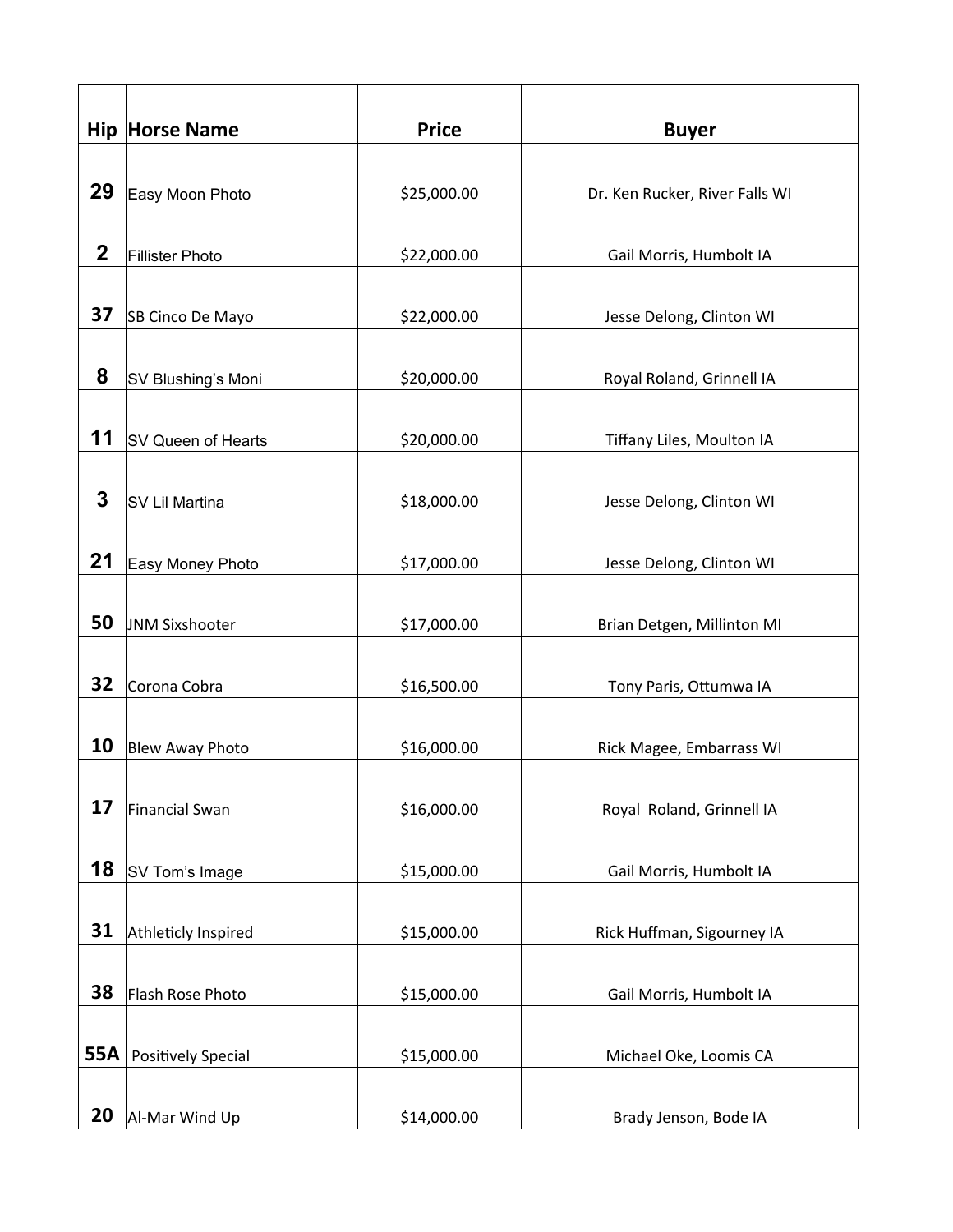| 40                      | DP Freedom's Star  | \$14,000.00 | Brian Detgen, Millinton MI         |
|-------------------------|--------------------|-------------|------------------------------------|
|                         |                    |             |                                    |
| 14                      | <b>HUNKY DORY</b>  | \$12,500.00 | Penny Lundell, Cherokee IA         |
|                         |                    |             |                                    |
| 12                      | Wisco Selfie       | \$12,000.00 | Jesse Delong, Clinton WI           |
|                         |                    |             |                                    |
| 16                      | Blanch             | \$12,000.00 | Stephanie Gould, Humboldt IA       |
|                         |                    |             |                                    |
| 26                      | Swing on Over      | \$12,000.00 | Justin Anfinson, Kenyon MN         |
|                         |                    |             |                                    |
| 22                      | Running Calchips   | \$11,000.00 | Rick Huffman, Sigourney IA         |
|                         |                    |             |                                    |
| 64                      | Pleasure Hall      | \$10,200.00 | David Perry Borntrager, Seymour IA |
|                         |                    |             |                                    |
| 36                      | Sign of the Times  | \$10,000.00 | Rick Huffman, Sigourney IA         |
|                         |                    |             |                                    |
| 54                      | SV Princess ridge  | \$10,000.00 | Justin Anfinson, Kenyon MN         |
|                         |                    |             |                                    |
| 63                      | Smoothlifter       | \$9,500.00  | Royal Roland, Grinnell IA          |
|                         |                    |             |                                    |
| 4                       | DP Sun Flower      | \$9,000.00  | Allen Jones, Floris IA             |
|                         |                    |             |                                    |
| $\overline{\mathbf{z}}$ | Al-Mar Vestal Wind | \$9,000.00  | Brett Ballinger, Eldred IL         |
|                         |                    |             |                                    |
| 57                      | Wisco Wind Up      | \$8,000.00  | Eli Zimerman, Elma IA              |
| 66                      |                    |             |                                    |
|                         | Keep on the Trot   | \$8,000.00  | Mark Mintun, Perry IA              |
| 19                      |                    |             |                                    |
|                         | Flash of Glory     | \$7,200.00  | Jeffery Ryan, Goodhue MN           |
| 28                      |                    |             |                                    |
|                         | Al-Mar Attraction  | \$7,200.00  | Gabriel Wand, Dodgeville WI        |
| 48                      |                    |             |                                    |
|                         | DP Lucky Star      | \$7,200.00  | Rick Huffman, Sigourney IA         |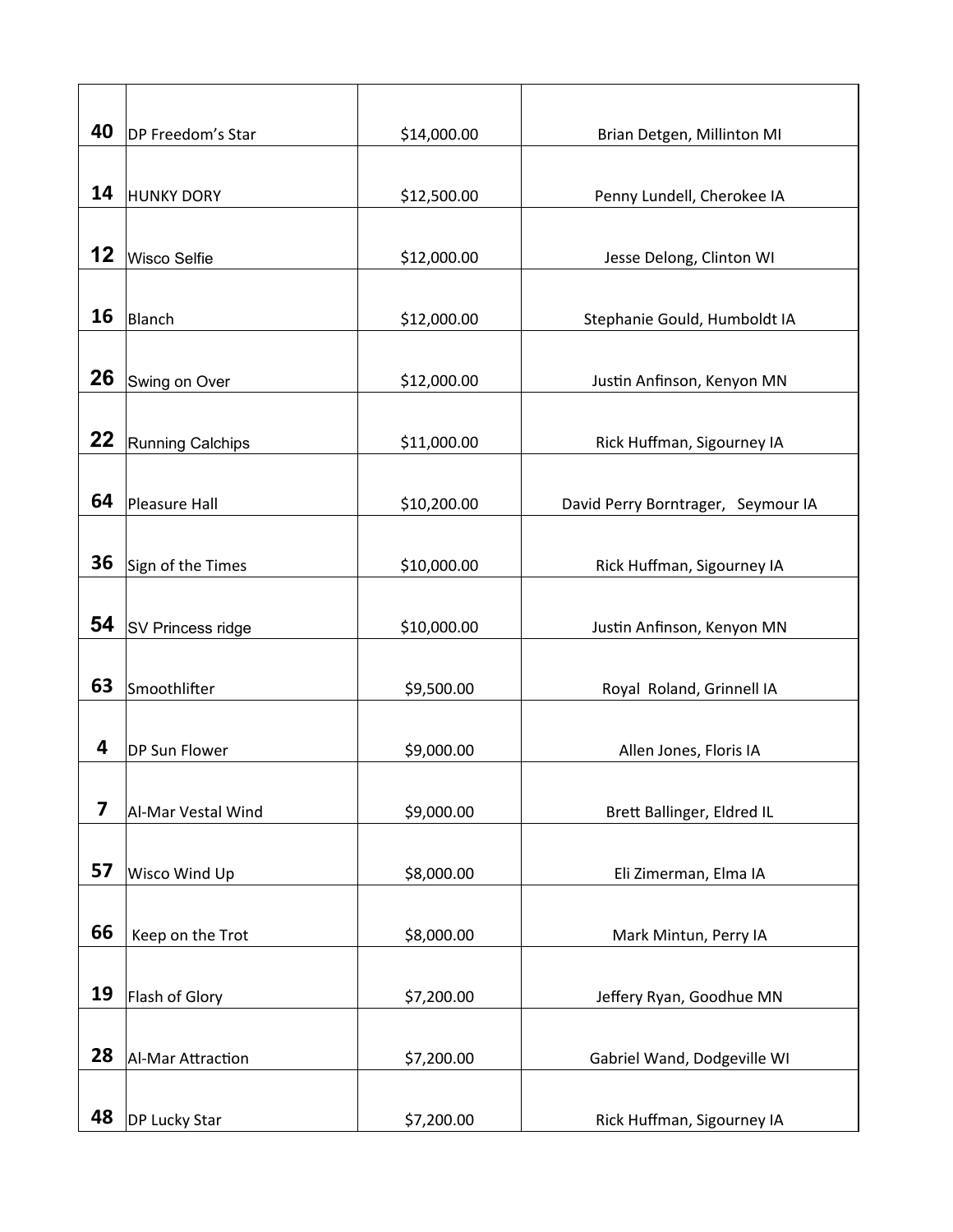| 49 | Lear's Girl            | \$7,200.00 | Melvin Weaver, Chili WI                     |
|----|------------------------|------------|---------------------------------------------|
|    |                        |            |                                             |
| 56 | Tom's Hit N Miss       | \$7,200.00 | Rick Huffman, Sigourney IA                  |
|    |                        |            |                                             |
| 39 | Al-Mar Richs Jetta     | \$7,000.00 | Brady Jenson, Bode IA                       |
|    |                        |            |                                             |
| 89 | <b>Endz The Forces</b> | \$7,000.00 | Brady Jenson, Bode IA                       |
|    |                        |            |                                             |
|    |                        |            |                                             |
| 15 | Al-Mar Kinky Jet       | \$6,700.00 | Rick Davis, Marshfield WI                   |
|    |                        |            |                                             |
| 60 | Ariels Thunder Boy     | \$6,700.00 | Rudy Borntreger,<br><b>Spring Valley MN</b> |
|    |                        |            |                                             |
| 5  | Southern Pixie Photo   | \$6,500.00 | Justin Anfinson, Kenyon MN                  |
|    |                        |            |                                             |
| 25 | Al-Mar Golden Talk     | \$6,500.00 | Wendy Haberberg, Elk Mound WI               |
|    |                        |            |                                             |
| 33 | DP Rock Star           | \$6,500.00 | Jenni King, Center City MN                  |
|    |                        |            |                                             |
| 52 | <b>Tomatoe Money</b>   | \$6,500.00 | Dan Leimann, Sugar Grove IL                 |
|    |                        |            |                                             |
| 53 | Royal Birthday         | \$6,500.00 | Noah Miller, Centerville IA                 |
|    |                        |            |                                             |
| 55 | Miss Spectacular       | \$6,200.00 | William Troyer, Greenwood WI                |
|    |                        |            |                                             |
| 23 | Windy Ridge Flash      | \$6,000.00 | Alan Bekkum, Westby WI                      |
|    |                        |            |                                             |
| 43 |                        |            |                                             |
|    | Wisco Ace              | \$6,000.00 | Dean Magee, Clintonville WI                 |
|    |                        |            | Rudy Borntreger,<br>Spring                  |
| 61 | Al-Mar Starry Jet      | \$6,000.00 | Valley MN                                   |
|    |                        |            |                                             |
| 68 | Chugaluggachoochoo     | \$6,000.00 | Bob Lems, Canton SD                         |
|    |                        |            |                                             |
| 27 | Wisco ABC              | \$5,700.00 | Rick Davis, Marshfield WI                   |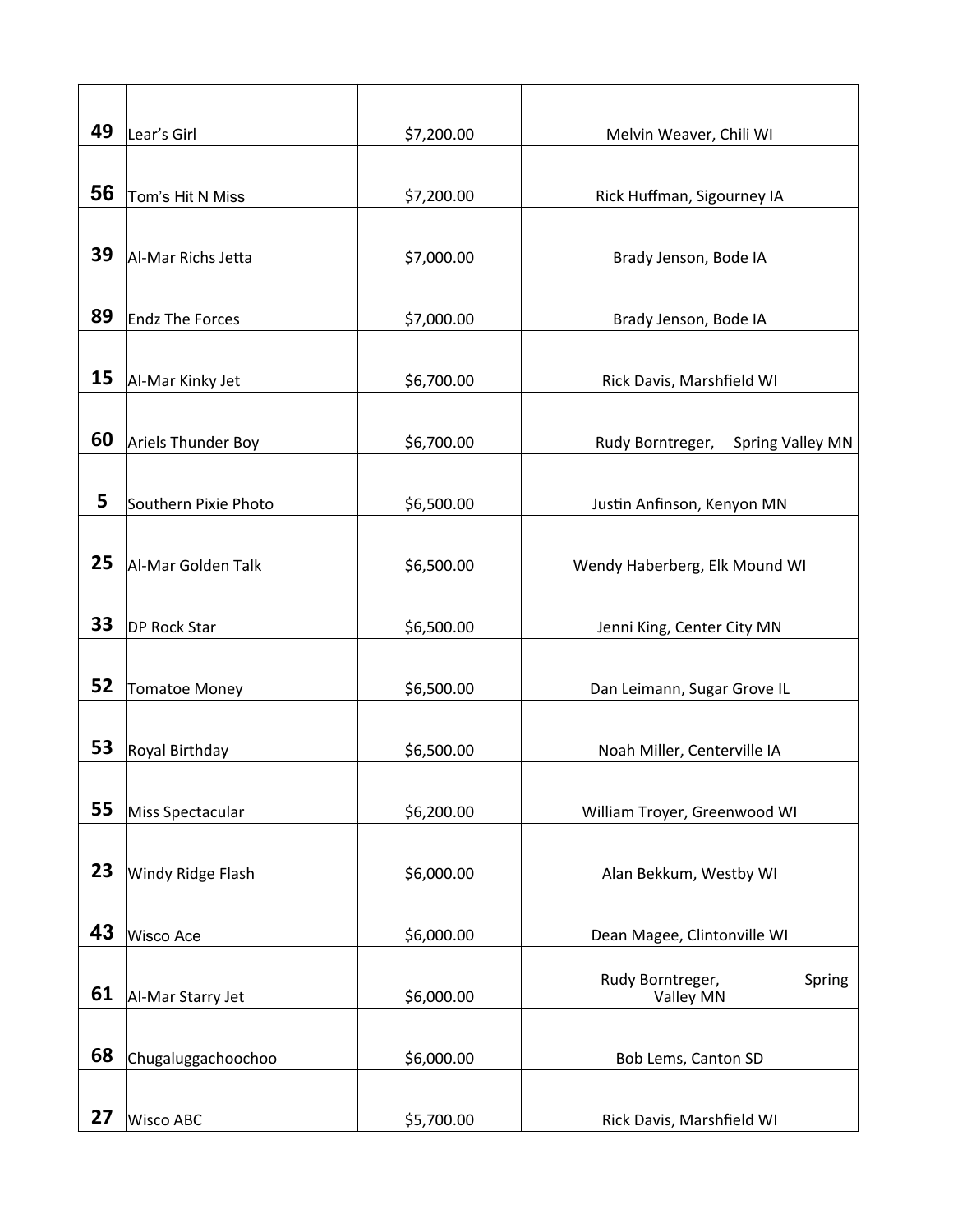| 34 | Al-Mar Miss Jetta    | \$5,700.00 | Justin Anfinson, Kenyon MN         |
|----|----------------------|------------|------------------------------------|
|    |                      |            |                                    |
| 45 | One Hot Number       | \$5,500.00 | Nick Roland, Grinnell IA           |
|    |                      |            |                                    |
| 47 | Jetta Milette        | \$5,400.00 | David Perry Borntrager, Seymour IA |
|    |                      |            |                                    |
| 46 | Wisco Tootsie        | \$5,200.00 | Martin Borntreger, Gladbrook IA    |
|    |                      |            |                                    |
| 30 | <b>JB The Winner</b> | \$5,000.00 | Stephanie Gould, Humboldt IA       |
|    |                      |            |                                    |
| 35 | DM She's Unlimited   | \$5,000.00 | Paul Zimmerman, Boyd WI            |
|    |                      |            |                                    |
| 41 | Club Flush           | \$5,000.00 | Brian Detgen, Millinton MI         |
|    |                      |            |                                    |
| 44 | Al-Mar Leary Dream   | \$5,000.00 | Alan Bekkum, Westby WI             |
|    |                      |            |                                    |
| 59 | OI Red               | \$5,000.00 | David Perry Borntrager, Seymour IA |
|    |                      |            | Ulf Holm-Johansen,<br>Forest       |
| 69 | Breezy CR Salute     | \$5,000.00 | Lake MN                            |
|    |                      |            |                                    |
| 51 | Just Like a Flash    | \$4,700.00 | David Zimmerman, Elma IA           |
|    |                      |            |                                    |
| 71 | Perfect Dream        | \$4,700.00 | Duane Shirk, Owen WI               |
|    |                      |            |                                    |
| 13 | My One Defense       | \$4,500.00 | Nick Roland, Grinnell IA           |
|    |                      |            |                                    |
| 24 | Wisco Again          | \$4,500.00 | Nick Roland, Grinnell IA           |
|    |                      |            |                                    |
| 42 | Al-Mar Lucky Don     | \$4,500.00 | David Zimmerman, Elma IA           |
|    |                      |            |                                    |
| 6  | <b>JB Velvet</b>     | \$4,200.00 | Eli Zimerman, Elma IA              |
|    |                      |            |                                    |
| 65 | J R Seelster         | \$4,000.00 | Eli Zimerman, Elma IA              |